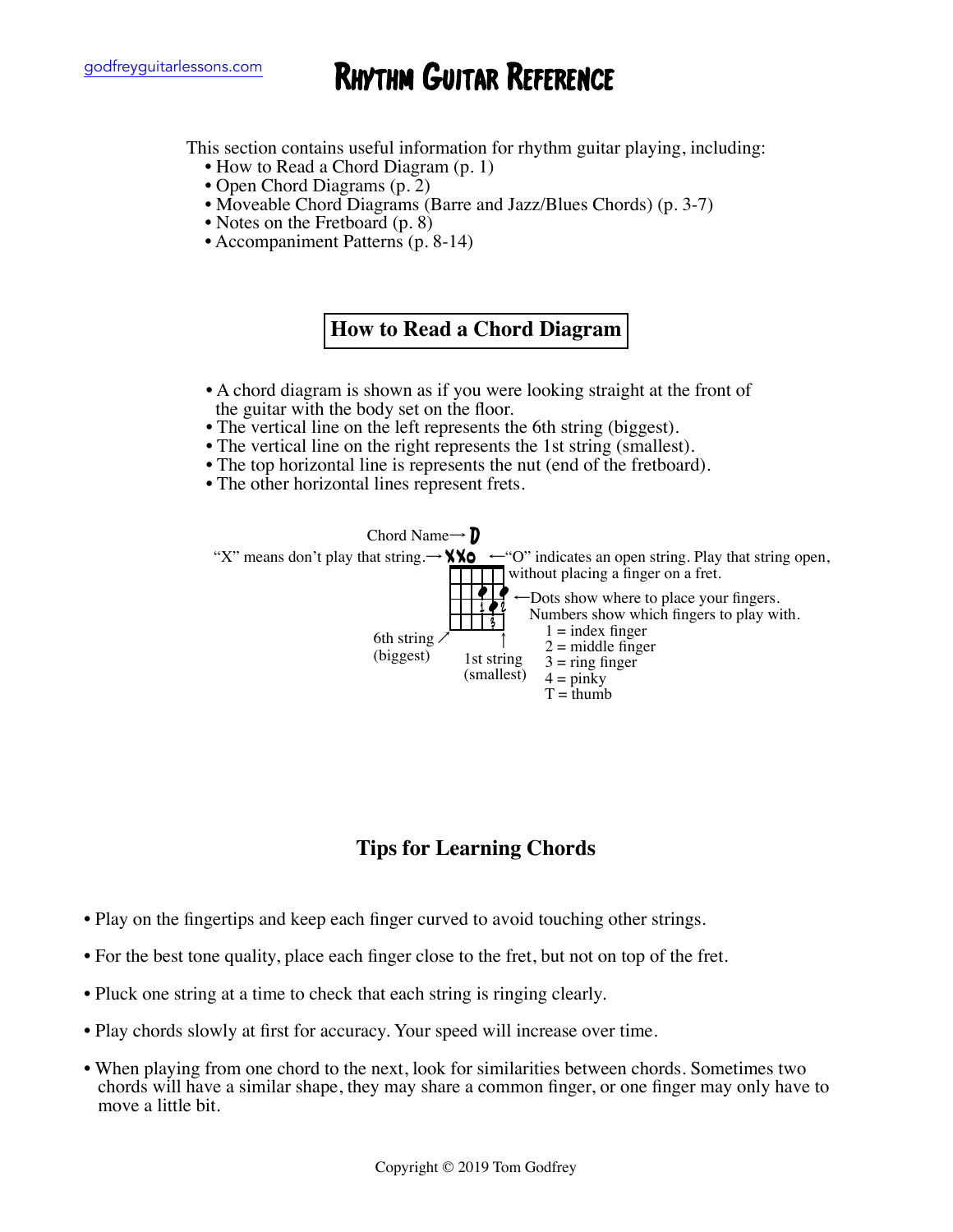# **Open Chord Diagrams**

Any chord with one or more open string is an open chord. The F chord on this page is a Barre chord (one finger holding down more than one string). It is included in this list because it is a commonly played chord.



# **Power Chords**



| 5<br>A<br>X٥<br>xxx |  |  |  |  |  |  |  |  |
|---------------------|--|--|--|--|--|--|--|--|
|                     |  |  |  |  |  |  |  |  |
|                     |  |  |  |  |  |  |  |  |
|                     |  |  |  |  |  |  |  |  |
|                     |  |  |  |  |  |  |  |  |

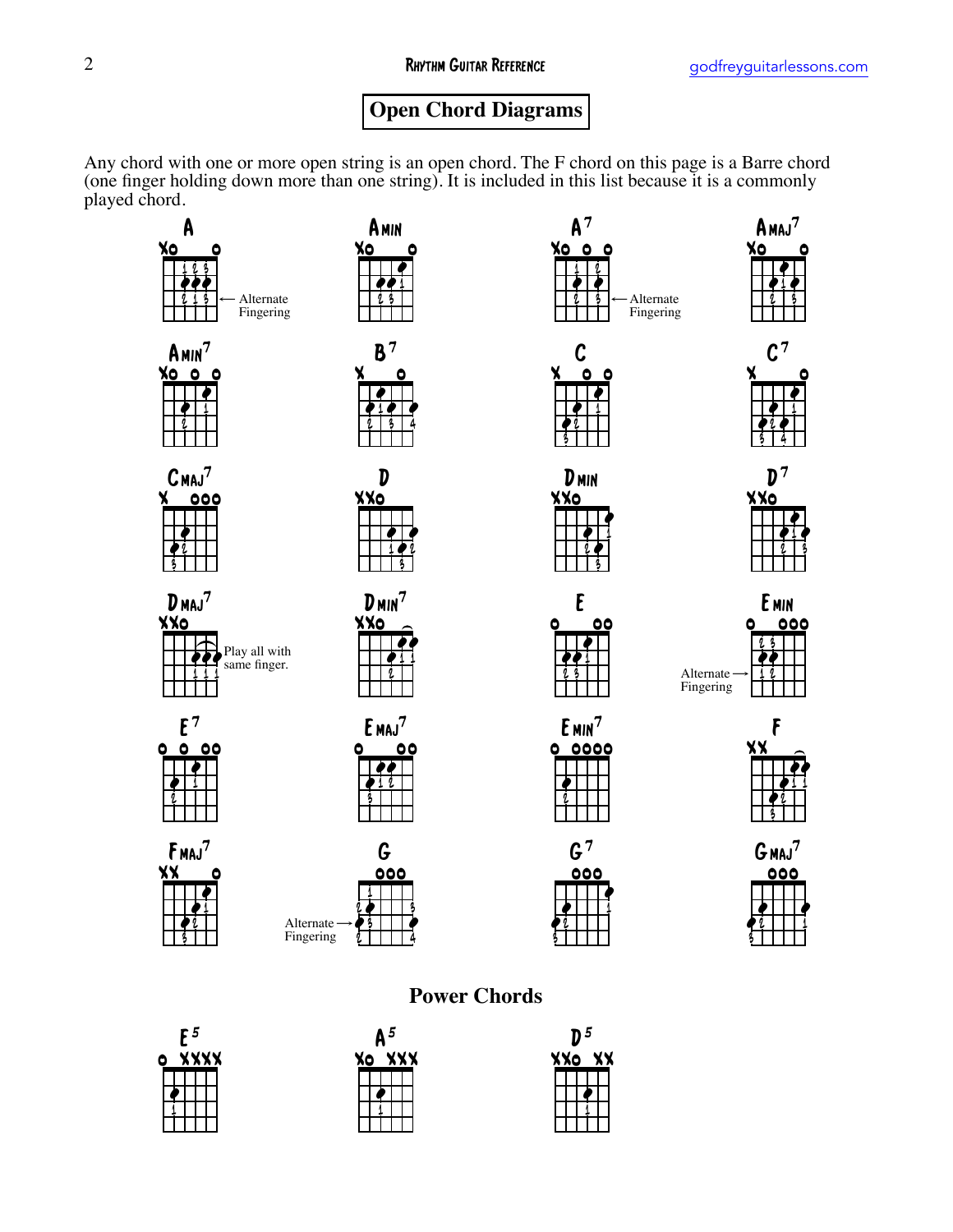### **Moveable Chord Forms**

**Important!** Only study the moveable chords after you have mastered the open chords on page two. Moveable chords can be physically challenging at first, and you will have to learn the fretboard and open chords thoroughly before these moveable chord forms make sense.

Moveable chords don't have open strings, so you can play them anywhere on the fretboard. Moveable chords include Barre chord shapes (where you hold down more than one string with one finger) and non-Barre shapes (which include power chords and jazz chords).

To make use of moveable chords, you need to know three main things:

- 
- 
- 1) the root of the chord (the note upon which the chord is based)<br>3) the names of the notes on each fret, or at the very least, the notes up to the twelfth fret on strings 5 and 6.

For example, if you need to play a B major Barre chord with the root on the 6th string, you'll need to know the chord shape, the name of the root (B), and where that root note is on the 6th string (B is 7th fret on 6th string).

On page 8, you'll find a chart listing the notes on each string up to the 12th fret.

## **Moveable Power Chord Shapes**

Power chord shapes are very easy to move around on the fretboard because they only have two notes. Power chords are common in rock and are also sometimes used in blues.

These power chords are built on the 4th, 5th, and 6th strings. Power chords are generally more effective when built on the 5th and 6th strings.



x xxx ∮  $\frac{1}{2}$ 1 3

**5th String Root**

 $\frac{1}{2}$  $\frac{1}{2}$ xx xx 1

**4th String Root**

3

## **CAGED System**

You can use the CAGED system to convert open chords into moveable chords. The CAGED system is built around the C, A, G, E, and D chord shapes and their variations (minor, 7th chords, etc.) In the example below, you can see how the E shape can be turned into a moveable chord shape.



To change the E shape into a moveable shape:

- 
- 
- 
- 1) Play the open E chord.<br>
2) Adjust the fingering so that you are using fingers 2, 3, and 4, freeing up your 1st finger.<br>
3) Move the entire chord shape up one fret, and use your 1st finger to Barre the first fret.<br>
4) N

The moveable chords in this guide mostly come from the CAGED system. This is not a complete list of moveable chord shapes, but after you understand the system and pair that knowledge with the names of the notes on the fretboard, you will be able to play most chords without having to look them up.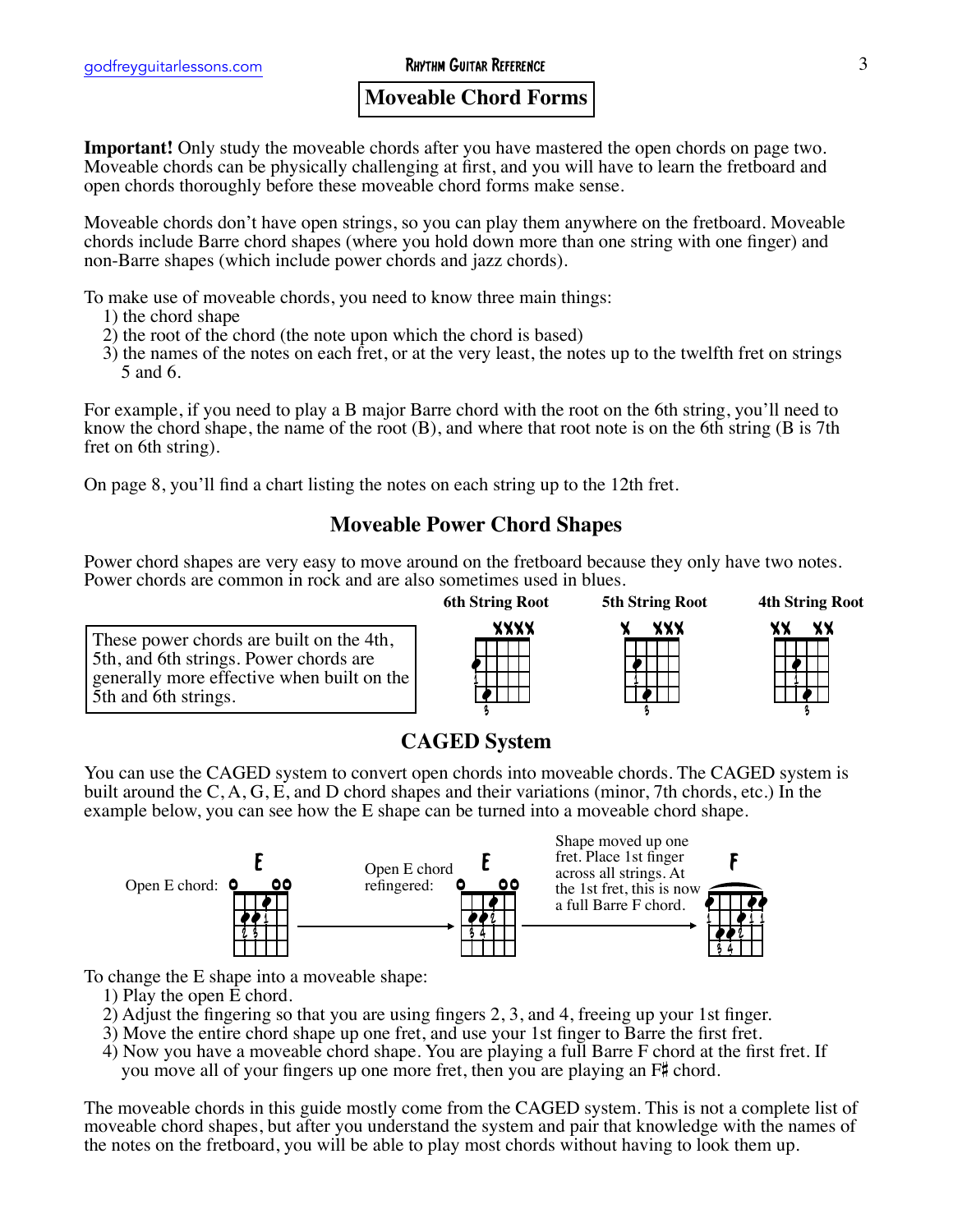# **Barre Chord and Jazz Chord Shapes**

This list of moveable chord shapes is divided into different chord types: Major, Minor, 7th, Major 7th, Minor 7th, Minor 7b5, 7#5, 7b5, Major 6, Minor 6, Diminished 7, Augmented, 9th, Minor 9th, 7#9, and 7b9. You don't have to learn them all right away! In addition to useful moveable chord shapes, you'll also be shown which CAGED System chord shapes they are based on and what string the root is on.

This list of chords is not complete. There are other chord types. The purpose here is to show you the most practical shapes. For a more thorough list of moveable chords, check out *Mini Music Guides – Guitar Chord Dictionary* (published by Alfred Music). For a deep dive into jazz chord forms, including a guide at the end for building chords, check out the *Rhythm Guitar Chord System* (published by Mel Bay).



Mute the 1st string of a C7 to convert it to a moveble shape.

This is a jazz variation of the previous form.

#### **Moveable Major Shapes**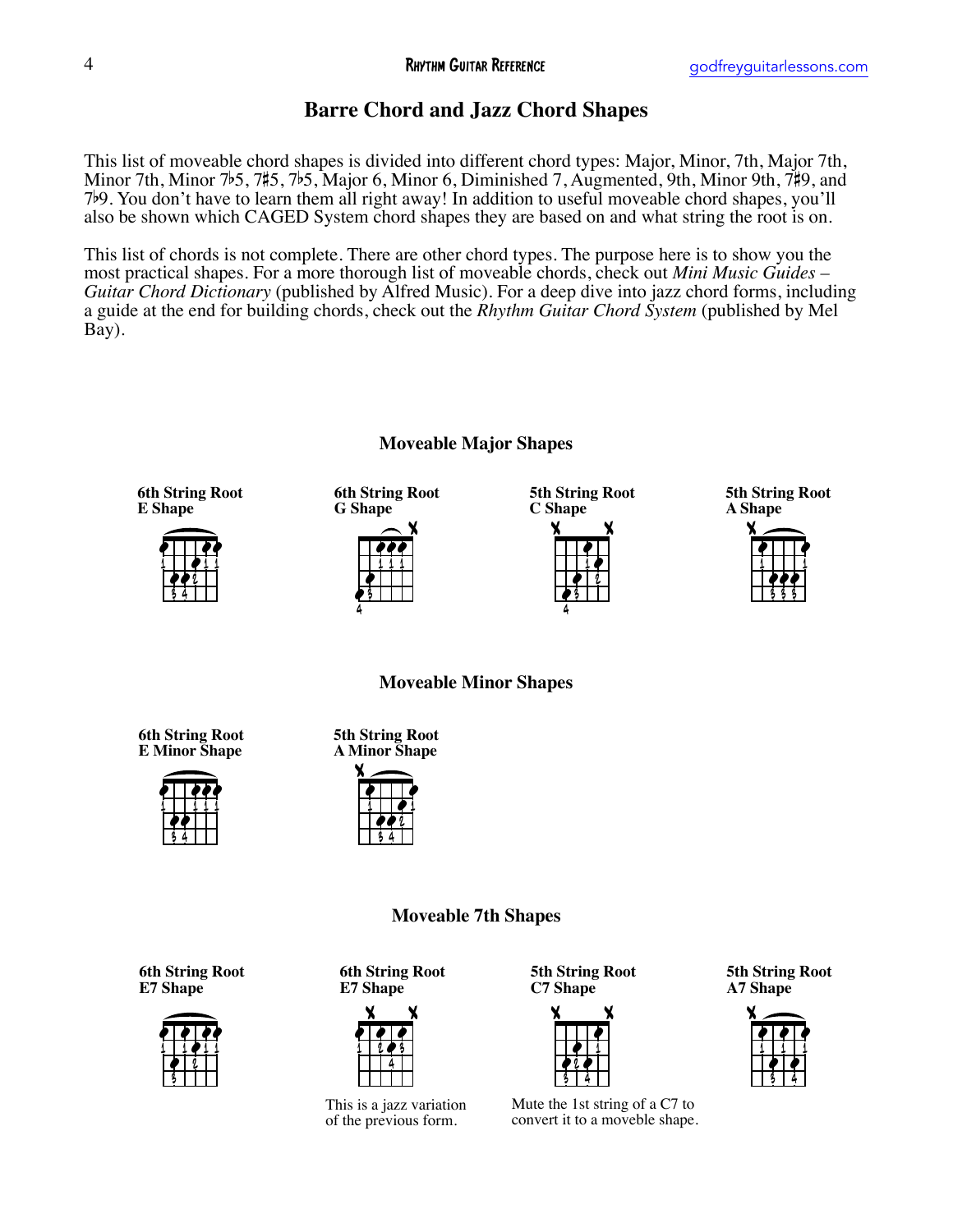#### **Moveable Major 7 Shapes**

**Moveable Minor 7 Shapes**

**Moveable Minor 7**b**5 Shapes**

**6th String Root Emaj7 Shape**



**6th String Root Emaj7 Shape**



This is a jazz variation of the previous form.

**5th String Root Cmaj7 Shape**



**5th String Root Amaj7 Shape**



Can also be played without Barre by leaving out 1st string.

**6th String Root Emin7 Shape**



**6th String Root Emin7 Shape**



This is a jazz variation of the previous form.

**5th String Root C7 Shape w/Lowered 3rd\***



\*See Rhythm Guitar section of  *Godfrey Guitar System* for more on raised/ lowered chord tones

**5th String Root Amin7 Shape**

**6th String Root Emin7 Shape w/Lowered 5th\***



**1st String Root C7 Shape w/Lowered 3rd and 5th in the Bass\***



**5th String Root Amin7 Shape w/Lowered 5th\***



**A useful shape. 1st string Root. 3rd in the Bass\***

\*See Rhythm Guitar section of *Godfrey Guitar System* to learn more.

**Moveable 7**#**5 Moveable 7**b**5**

**6th String Root E7 Shape (jazz variation) with Raised 5th\***





 $\frac{11}{2}$  $\frac{1}{2}$ **.** x x <u>r 13</u> 4 1

\*See Rhythm Guitar section of  *Godfrey Guitar System* for more on raised/ lowered chord tones

x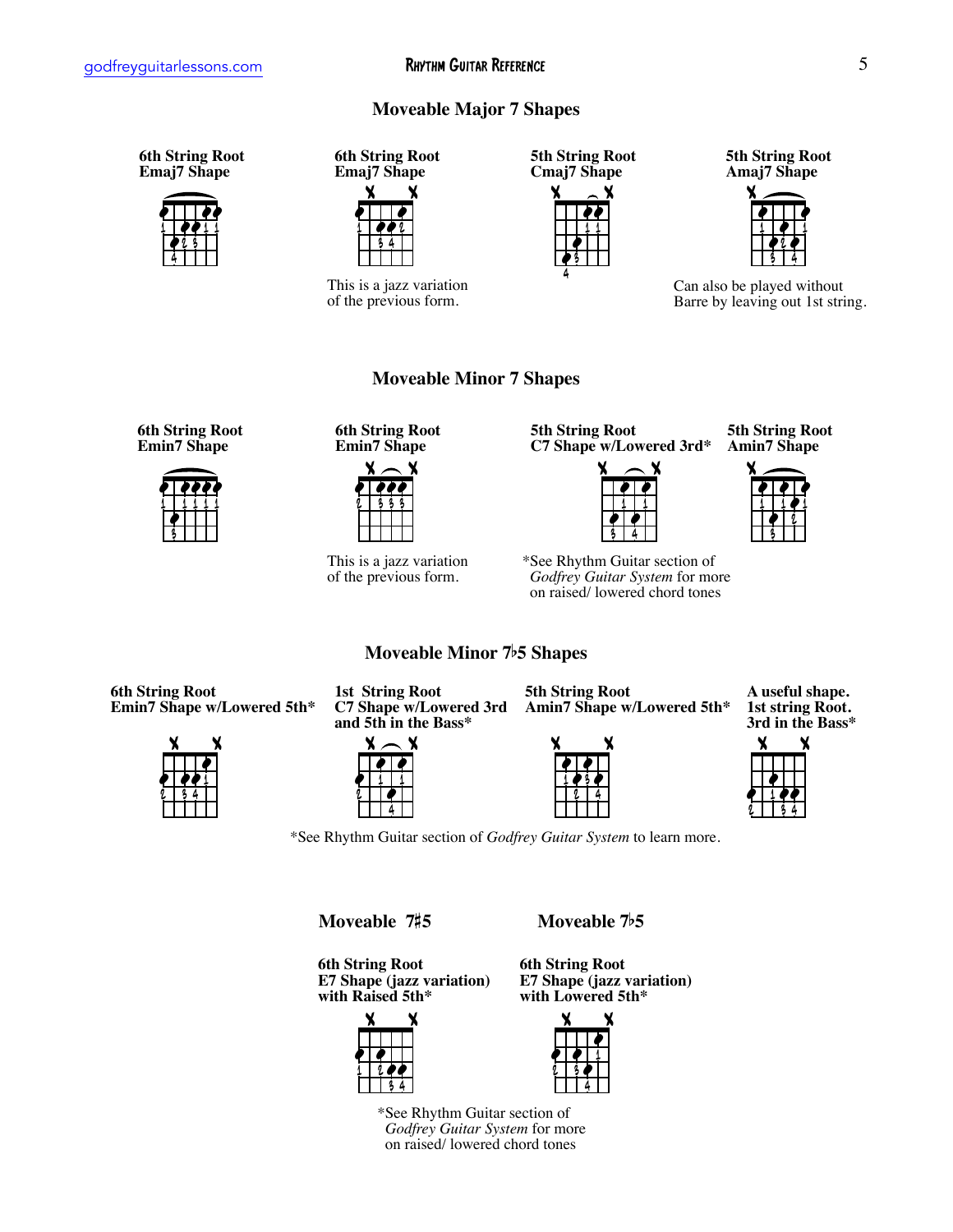#### **Moveable Major 6 Shapes**



**5th String Root C7 Shape 7th Lowered to 6th\***



\*See Rhythm Guitar section of  *Godfrey Guitar System* for more on raised/ lowered chord tones

3 4

#### **Moveable Minor 6 Shapes**

**6th String Root Major 6 Shape 3rd Lowered\***

2

3 4

> |<br>|-<br>|- $\frac{1}{2}$  $\frac{1}{2}$ x x 2 1 3 4

**5th String Root Major 6 Shape 3rd Lowered\***

<u>∤</u>

2



\*See Rhythm Guitar section of  *Godfrey Guitar System* for more on raised/ lowered chord tones

#### **Moveable Diminished 7 Shapes**



\*See Rhythm Guitar section of *Godfrey Guitar System* to learn more.

#### **Moveable Augmented Triad Shapes**

**Root, 3rd, and 5th are interchangeable\***



|<br>|-<br>|-





\*See Rhythm Guitar section of *Godfrey Guitar System* to learn more.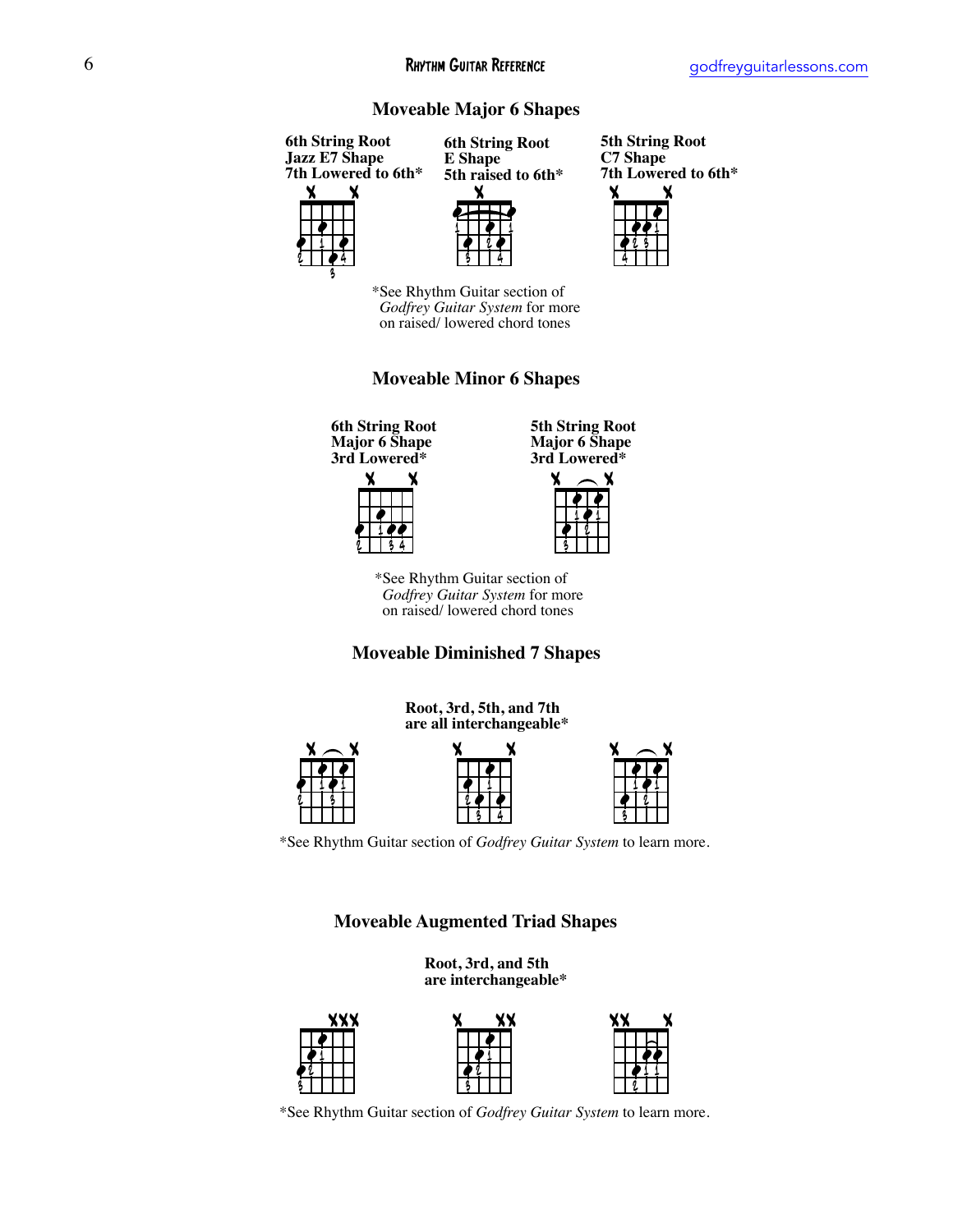#### **Moveable Dominant 9 Shapes**

**6th String Root E7 Shape w/highest root raised to a 9th\***







\*See Rhythm Guitar section of  *Godfrey Guitar System* for more on raised/ lowered chord tones

#### **Moveable Minor 9 Shapes**

**6th String Root E Minor 7 Shape w/highest root raised to a 9th\***



**6th String Root Jazz E Minor 7 Shape 9th added on 1st String\***



\*See Rhythm Guitar section of  *Godfrey Guitar System* for more on raised/ lowered chord tones

**Moveable 7**#**9 Moveable 7**b**9**

**5th String Root 9th Chord Shape 9th Raised a Half Step\***



**5th String Root 9th Chord Shape 9th Lowered a Half Step\***

 $x \rightarrow$ 

**5th String Root Minor 7 Shape**

**Top Root Note Raised to 9th\***

**.** 

 $\frac{1}{2}$ 



\*See Rhythm Guitar section of  *Godfrey Guitar System* for more on raised/ lowered chord tones

The next page shows the notes up through the 12th fret. If you memorize these notes, particularly the notes on the 5th and 6th strings, you'll be able to pair that knowledge with moveable chord shapes and play chords all over the neck.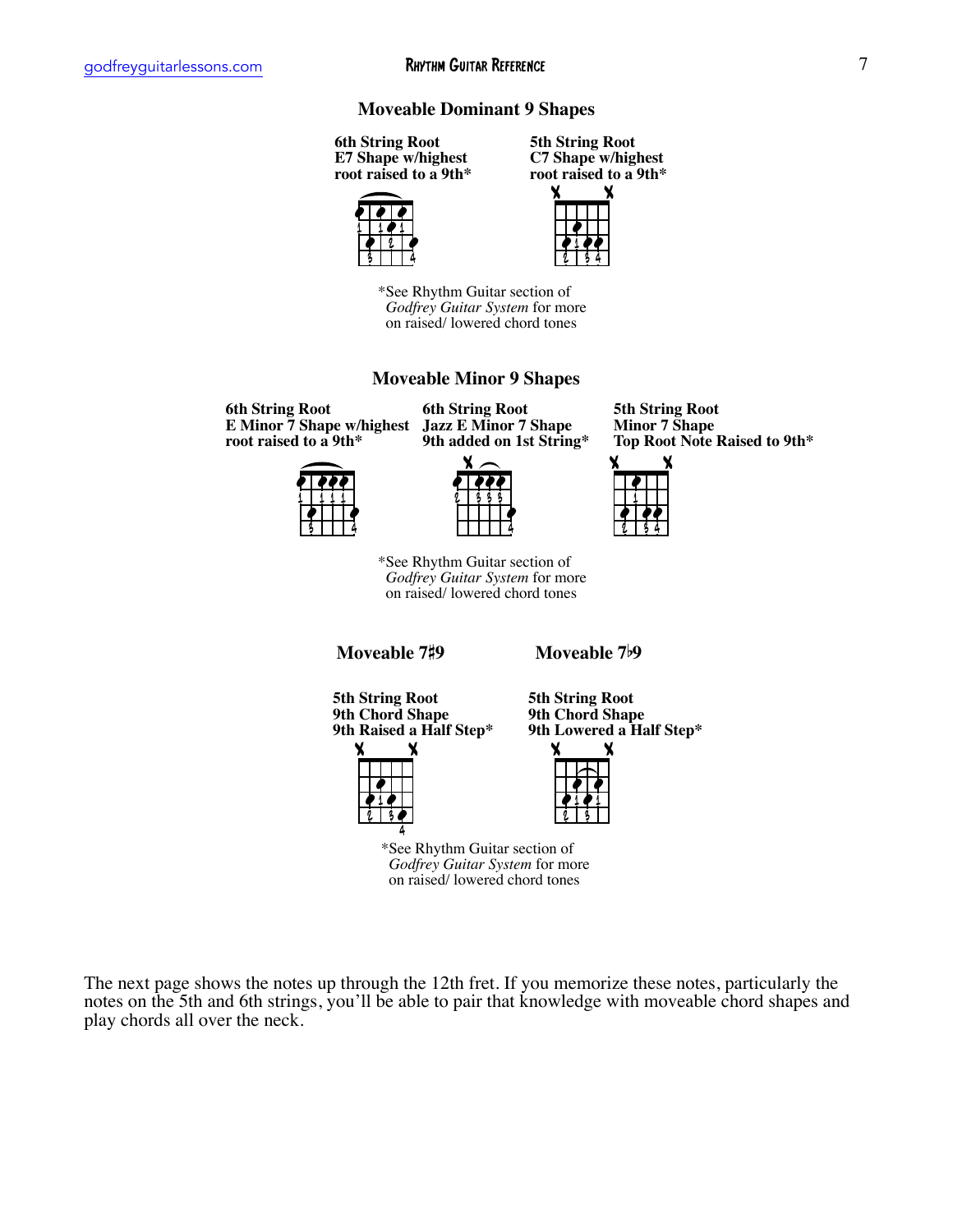### **Notes on the Fretboard**

The fretboard diagram below shows the notes on each string up through the 12th fret.<br>• The top line is the 1st string; the bottom line is the 6th string.

- 
- 
- 
- 
- The line on the left is the end of the guitar (the nut). The line to the right of the nut is the 1st fret.<br>• The last line on the right is the 12th fret.<br>• The open circles on the left list the open note names.<br>• This c



**Accompaniment Patterns**

Starting on the next page, you'll find several strumming and fingerpicking patterns, including:

- 
- 
- Strumming patterns in 4/4 (can be adapted to 2/4)<br>• Strumming patterns in 3/4 (can be adapted to 6/8)<br>• Fingerpicking patterns in 3/4 (can be adapted to 6/8)<br>• Fingerpicking patterns in 3/4 (can be adapted to 6/8)
- 

You don't have to learn all of these at once. It's better to be able to play a few patterns well than struggle with a lot of patterns. I suggest learning just a few and expanding from there. As you learn new patterns, try them out on songs you've already learned. Experiment and come up with your own variations.

These patterns are written out in standard notation. Rhythms are explained briefly on the next page. The Melody section and Rhythm Guitar sections of the *Godfrey Guitar System* both teach how to read rhythm.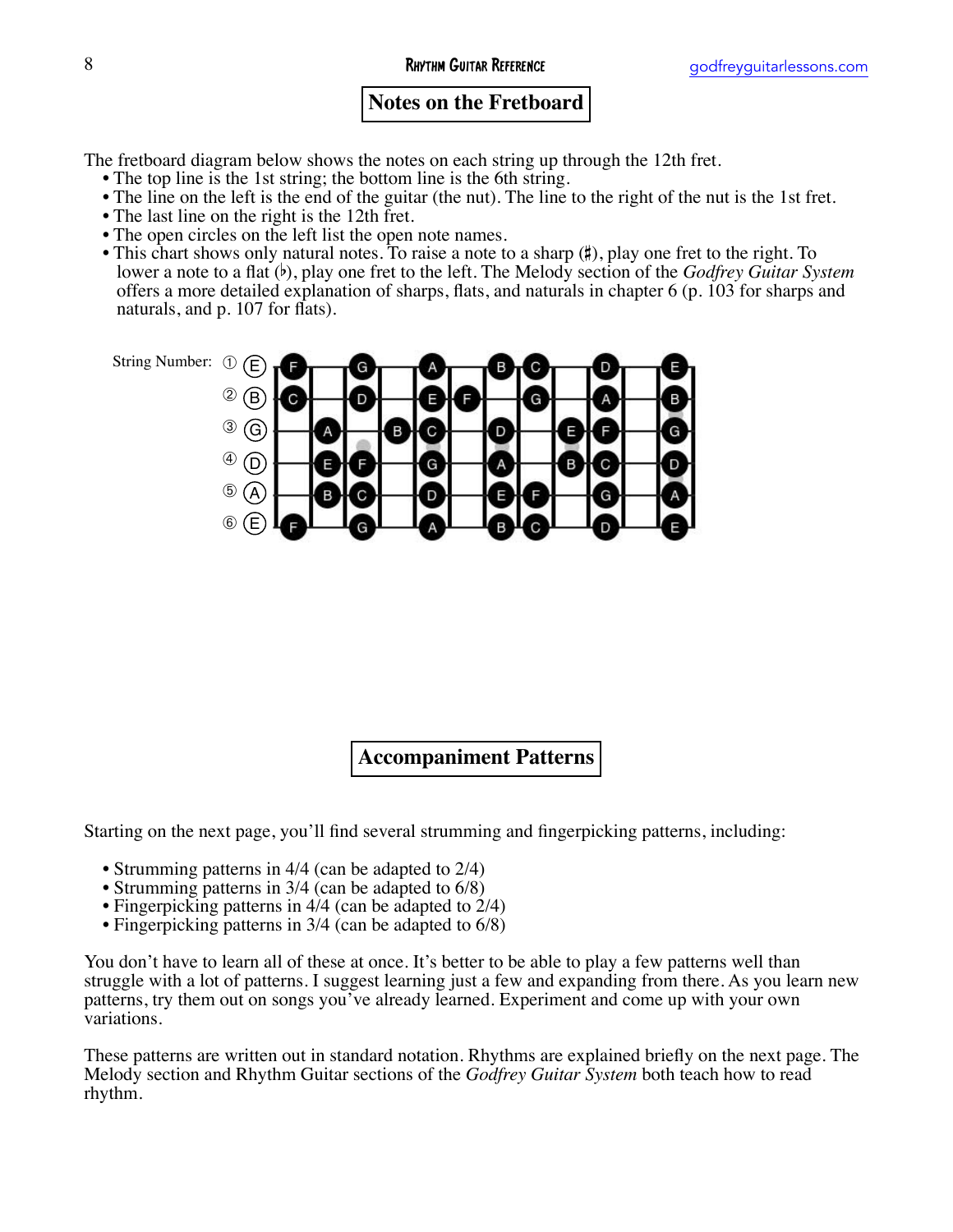### **Reading Rhythms**

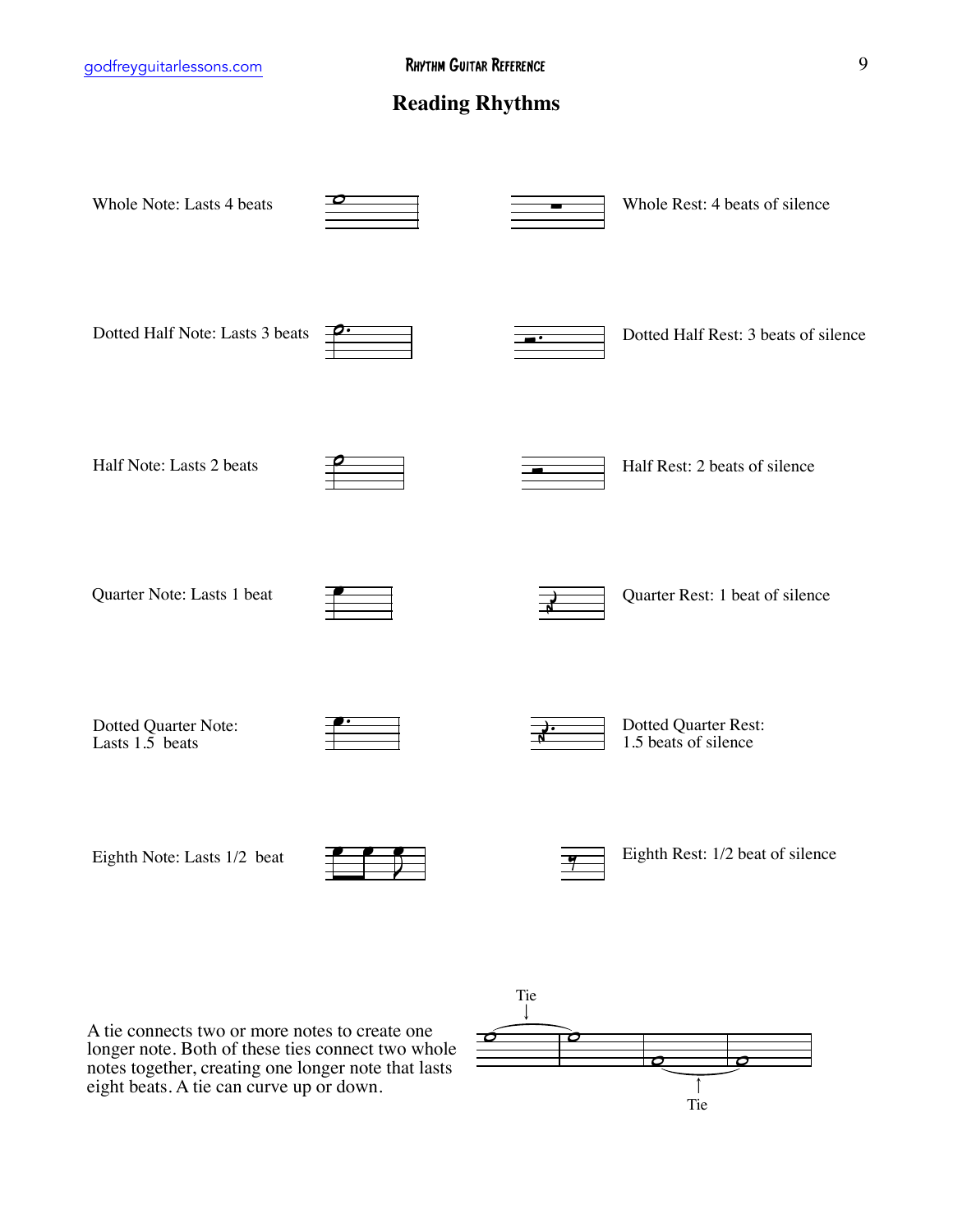You will often see rhythmic notation in these patterns.

Strum quarter notes. Strum eighth notes.



a chord.



In these patterns, slash notation means that you strum quarter notes. In other music you might see, the slashes help you keep track of the beat, but you may be free to play any pattern you want.



An "X" note head means that you strum the strings, but you mute them to create a percussive effect instead of

This is a downstroke symbol. Pick downwards.

This is on upstroke symbol. Pick upwards.









For the sake of simplicity, an E minor chord is used to show these patterns, but you should practice them on all the chords you know.

# **Strumming Patterns in 4/4. These can be adapted to 2/4.**

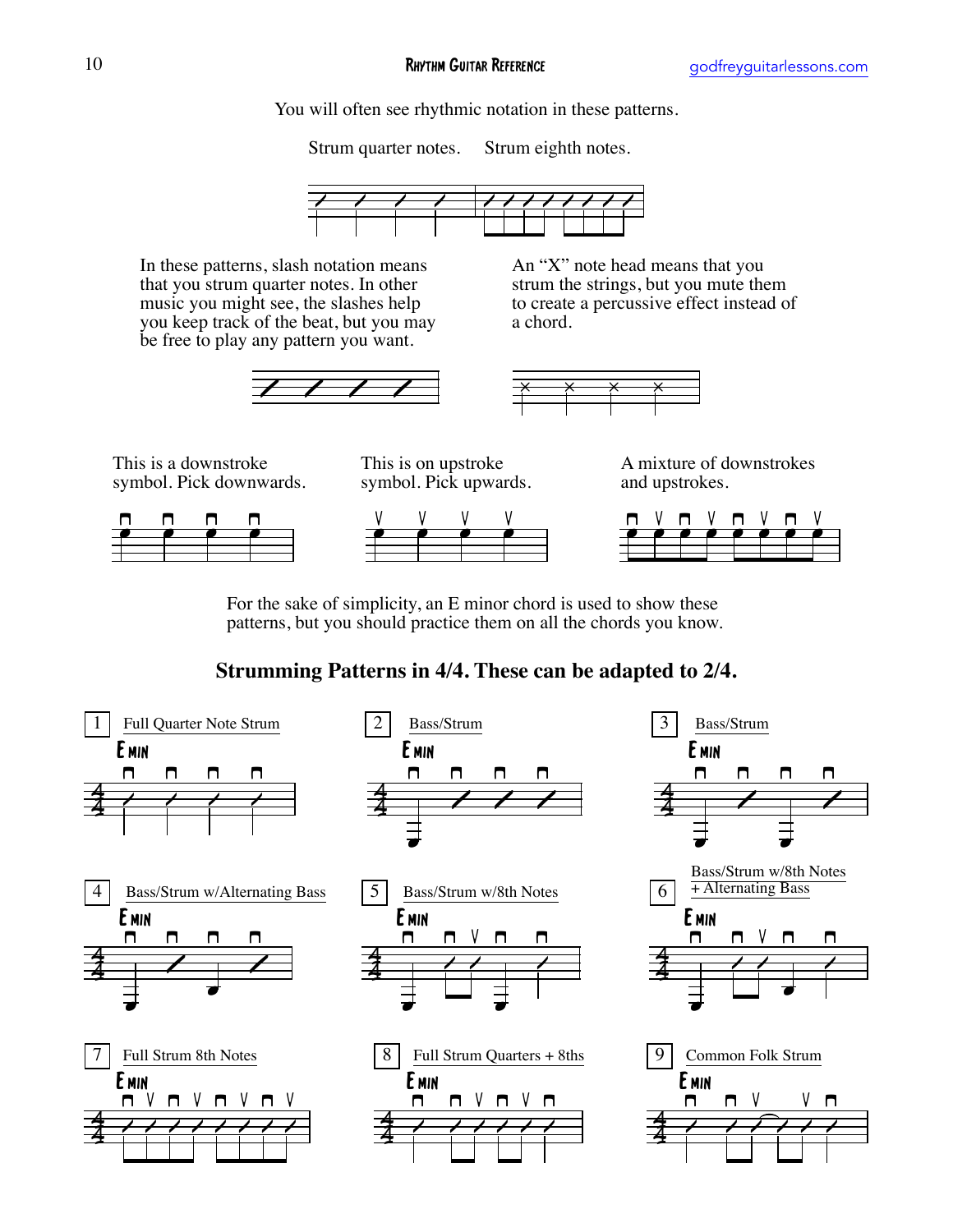

**Strumming Patterns in 3/4. These can be adapted to 6/8.**

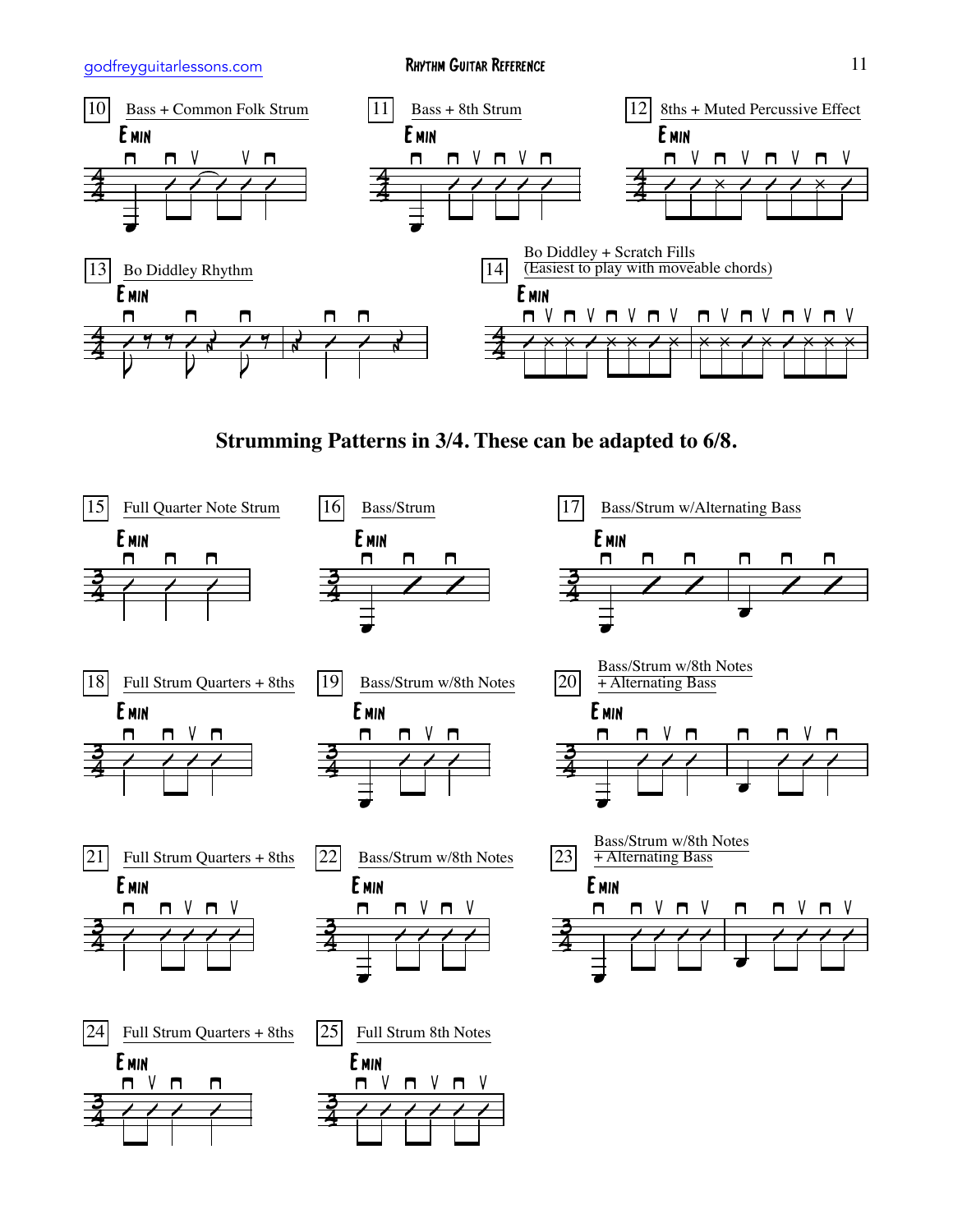# **Fingerpicking Patterns in 4/4. These can be adapted to 2/4.**

 $p = Thumb$  $i = 1$ st Finger  $m = 2nd$  Finger  $a = 3rd$  Finger

The letters indicating which finger plucks the string are from classical guitar notation. You'll see these markings in other guitar music, so it's best to get used to seeing them.

For fingerpicking in general, 1st finger plucks the 3rd string, 2nd finger plucks the 2nd string, the 3rd finger plucks the 1st string. The thumb plucks the 4th, 5th, or 6th string, depending on the bass note.

Many of these patterns can be played using a pick instead of fingers.

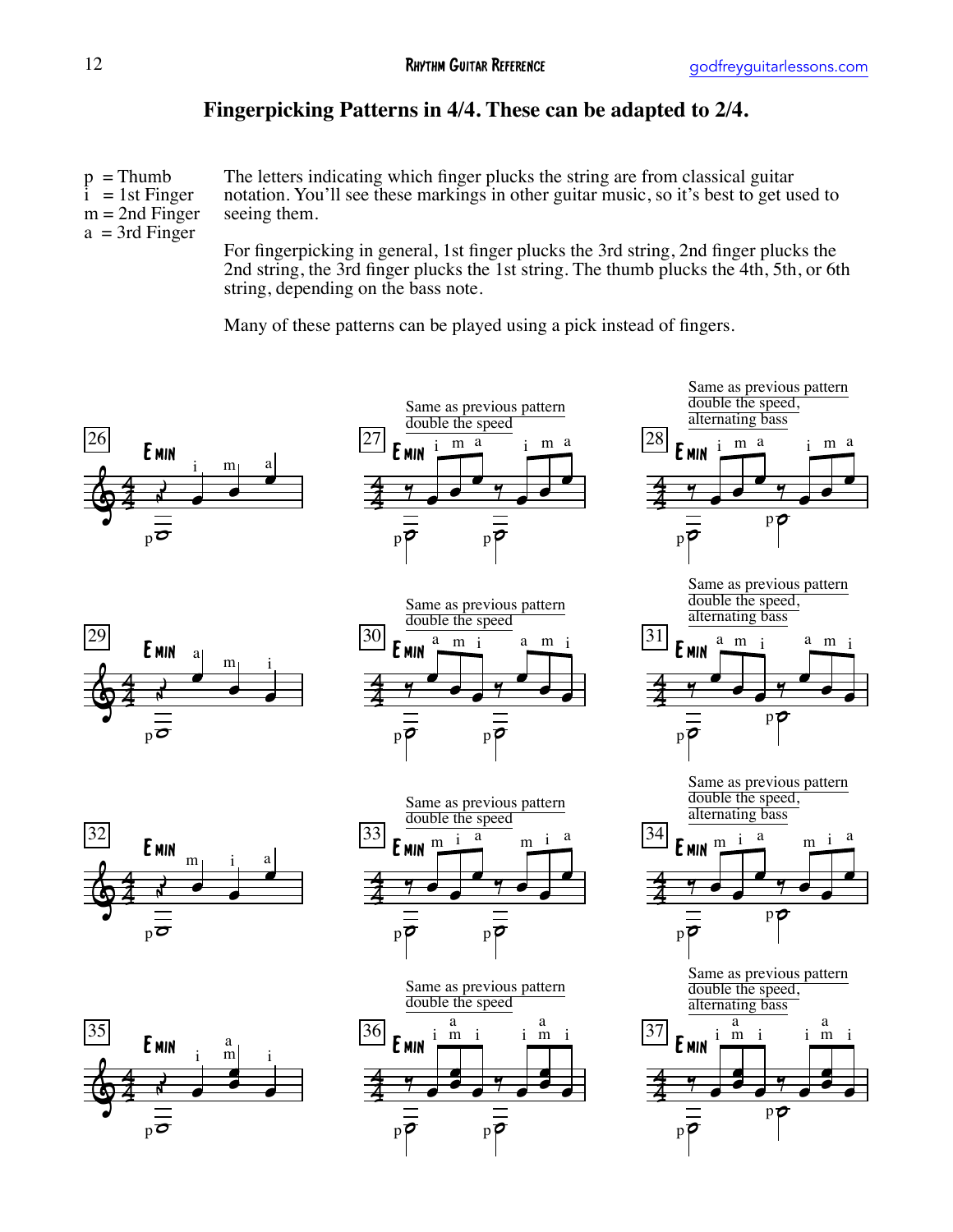

There are many more variations of Travis-style picking and fingerpicking patterns in general. Try creating your own patterns, or come up with variations of any of the patterns you see here.